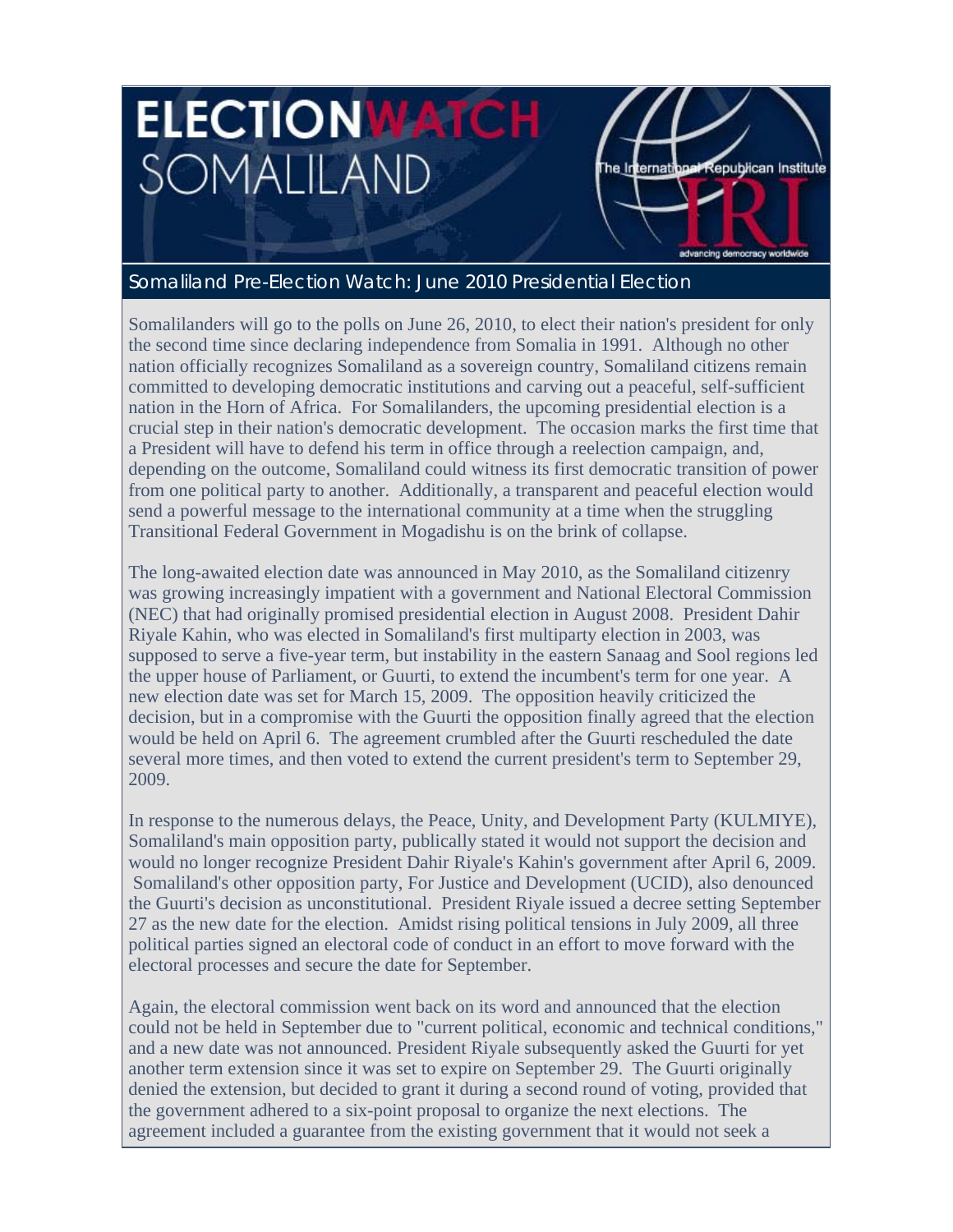further extension of office, and that a new NEC would recommence the disputed and delayed voter registration process.

Somaliland politicians expected the election to be held in January 2010, then April 2010 but it soon became clear this date would also be missed due to setbacks with correcting an erroneous voter list. The new NEC officials steadily worked to eliminate duplicate entrees, and in April announced that 1.1 million people had been included in the finalized voter list. Ballot boxes promptly arrived from Denmark, and the NEC issued new voter registration cards during the second half of May. On May 15, President Riyale issued a decree setting the election date to June 26; a date proposed by the Electoral Commission in commemoration of the 50th anniversary of Somaliland's independence from the United Kingdom.

#### Evolution on the Party Scene

Political parties were introduced in August 2000 with the passage of new legislation, which specified that only the three parties that received the most votes in local government elections (held in late 2002) would finally be registered as official political parties. These three parties would be the only parties allowed to compete in any future Somaliland elections. This means no independent candidates are able to run.

The three parties that emerged with the most votes in 2002 were the United Peoples' Democratic Party (UDUB), KULMIYE and UCID. Despite the existence of opposition groups in Somaliland all three parties appear to support the same agenda: gaining international recognition for Somaliland and striving for continued economic and political development. Currently the UDUB party holds the executive branch of government with incumbent candidate President Dahir Rayale Kahin vying for another term in office, while the legislature is dominated by the more powerful of the two opposition parties, KULMIYE. The legislature is a bi-cameral body made up of an elected House of Representatives and a clan appointed House of Elders, or Guurti.

UDUB, the current ruling party, played a key role in Somaliland's peaceful transition after the civil war and built confidence in Somaliland's political institutions both at home and abroad. However, due to continual delays in the presidential election, the general public has become impatient with the ruling party and its support base has diminished. Many local leaders have criticized UDUB for poor service delivery and ineffective leadership.

Somaliland's main opposition party is KULMIYE. The party's public appeal is linked directly to its chairman's credentials as a leader of the Somali National Movement liberation struggle, which contributed to the overthrow of Somalia's military government in the north and the eventual declaration of Somaliland independence. The party's campaign strategy involved casting itself as the standard-bearer of the freedom fighters or mujahidin, while painting UDUB leadership as holdovers from the former Siad Barre military regime of Somalia.

Somaliland's third party, UCID, emerged from a series of political discussions and debates among the Somaliland intellectuals in the diaspora, particularly those living in Scandinavian countries. Its founders believe strongly in the role of political parties in state-building and democratization in Somaliland. The party mainly draws its support from the youth, women and minorities who have had limited access to politics and decision-making opportunities.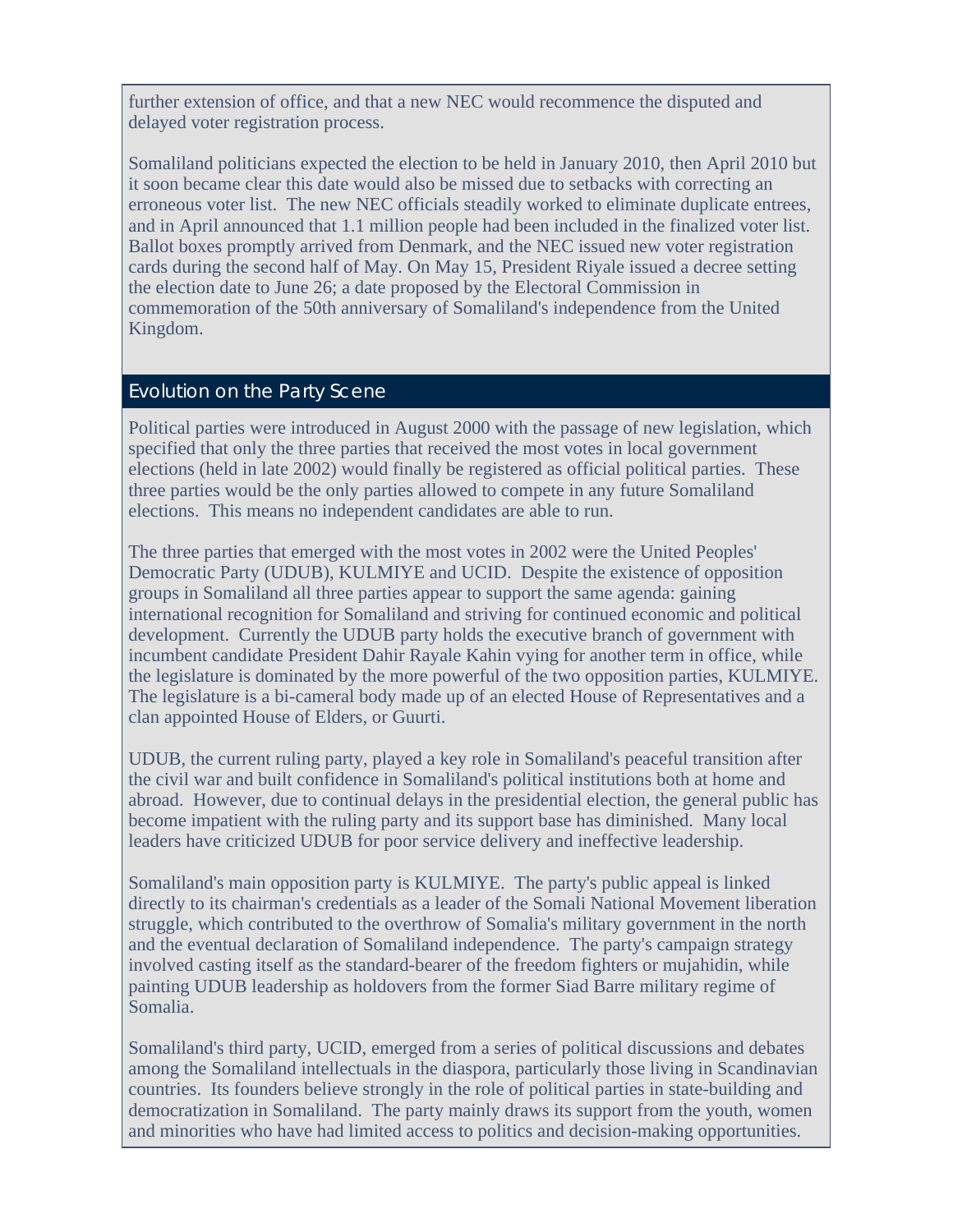The UCID party currently holds 21 out of 80 seats in the House of Representatives, although it only received 15.8 percent of the vote in the previous presidential election.

### The Campaign

As stipulated in the Somaliland constitution, citizens will chose from three candidates who have been nominated by their respective political parties, and the candidate with the largest number of votes will win in a single round of elections. Somaliland's campaign regulations reflect a conscientious effort to reduce violence among supporters of the various political parties.

During the campaign period, the three political parties were allotted seven specific days each on which to conduct their campaign activities, starting on June 3 and ending on June 23. No two parties were allowed to campaign on the same day. Rallies, debates and any other public form of campaigning could only be conducted on the party's specified days in an effort to avoid the possibility of violent outbreak between competing party supporters.

A subject of utmost importance to the Somaliland government is peace. Given the violent crises raging for years in much of south-central Somalia, it is a source of great pride and concern to Somaliland that the government upholds a peaceful and inclusive electoral process. Fortunately, campaigning was relatively peaceful with only minor reports of intimidation by opposition groups.

Interestingly, the three candidates currently vying for the Somaliland presidency are the same three candidates who competed in the 2003 presidential race. The incumbent, President Dahir Rayale Kahin, represents the UDUB party. Riyale's main competitor in this election is Mr. Ahmed Mohamed Mohamoud (Silanyo) from KULMIYE. Mr. Mohamed lost the 2003 elections by only 80 votes. The UCID political party nominated Mr. Faisal Ali Warabe as its presidential candidate.

#### IRI in Somaliland

Since 2002, the International Republican Institute (IRI) has played an active role supporting Somaliland's democratic development. Having just celebrated their independence in 1991, Somaliland's leaders were eager to strengthen their new nation, and welcomed IRI's assistance whole-heartedly. IRI's program quickly expanded to provide support to three key institutions: Somaliland's parliament, the three main political parties and civil society.

In response to Somaliland's first ever parliamentary elections in September 2005, IRI fielded an international delegation to assess the election process in roughly 10 percent of all polling stations throughout the country. IRI trained political party agents to monitor polling station for Somaliland's long awaited presidential election.







Email Marketing by